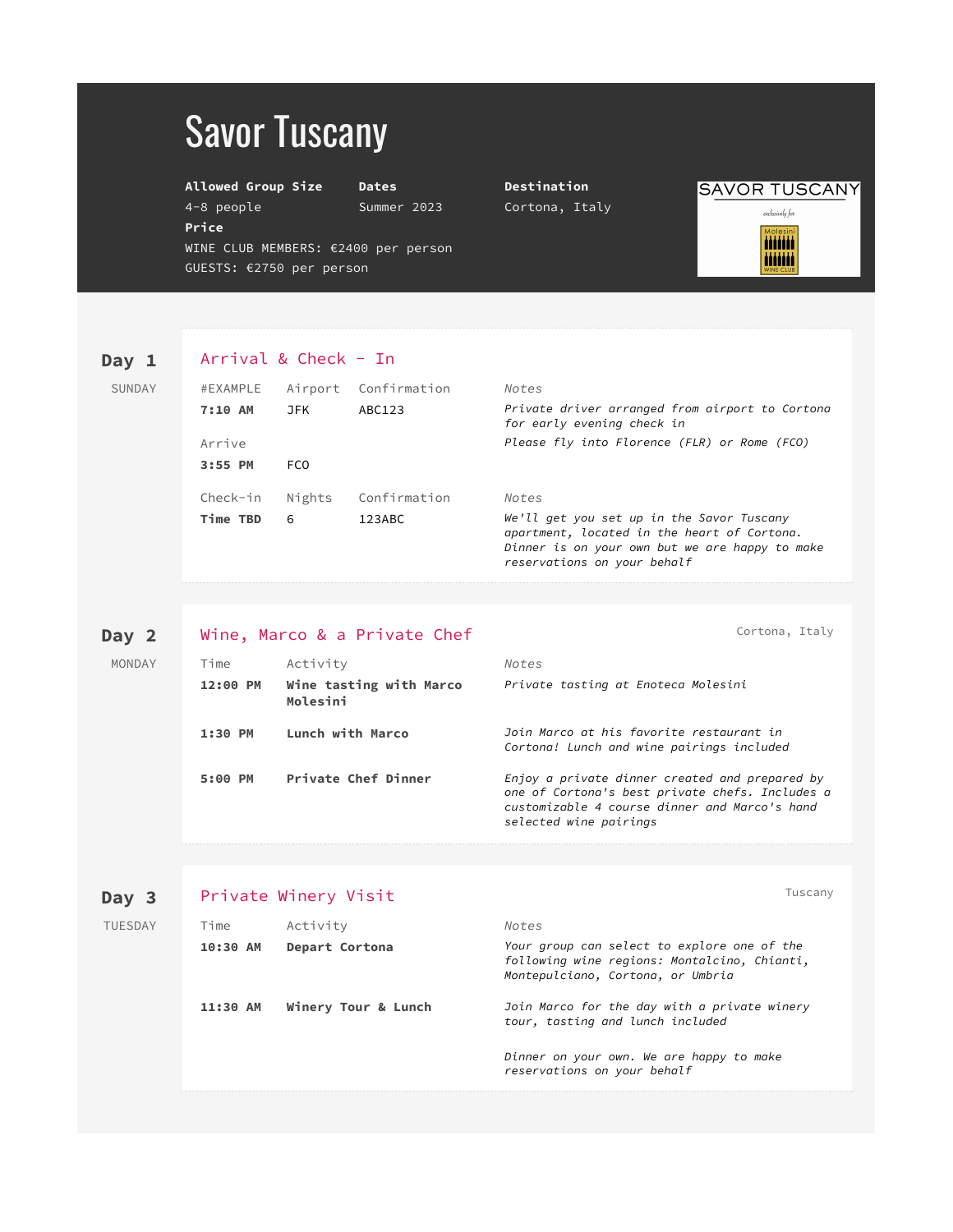### Day 4 Explore Cortona **Cortona** Cortona Cortona

| WEDNESDAY | Time     | Activity                           | Notes                                                                                                                                                  |
|-----------|----------|------------------------------------|--------------------------------------------------------------------------------------------------------------------------------------------------------|
|           |          | 10:00 AM Private Foodie Tour       | Explore the gastronomy of Cortona on foot,<br>followed by a ungiue olive oil tasting. Tour,<br>snacks and olive oil tasting included                   |
|           | 12:30 PM | Sparkle & Shine                    | Meet and enjoy private time with our friends at<br>DelBrenna! Light snacks & bubbles included                                                          |
|           | 1:30 PM  | <b>Free Time</b>                   | Shop, dine and explore Cortona as you'd like                                                                                                           |
|           | 6:30 PM  | Val di Chiana Sunset<br>Experience | Experience sunset aperitivo at one of our<br>favorite "locals spots." Private driver,<br>cocktails and aperitif included. Option to stay<br>for dinner |

| Day 5    | Experience | Free Day with Optional Add-On | Tuscany                                                                                                                                                                                                                            |
|----------|------------|-------------------------------|------------------------------------------------------------------------------------------------------------------------------------------------------------------------------------------------------------------------------------|
| THURSDAY | Time       | Activity                      | Notes                                                                                                                                                                                                                              |
|          |            | Savor the Day                 | We have created an optional day trip to Pienza<br>for quests wanting to explore this gem of a<br>town! Add on cost of $£150$ per person includes<br>full day private driver, three course lunch and<br>wine pairings               |
|          | 6:30 PM    | Wine, Dine & Shine            | Savor our favorite night of the week!<br>Experience an exclusive "jewelry tasting"<br>followed by Cortona's local gastronomy, paired<br>with an array of fine wines from a famous wine<br>region. Dinner and wine tasting included |

## Day 6 Private Winery Visits **Day 6** Tuscany

| FRIDAY | Time      | Activity       | Notes                                                                                                                                |
|--------|-----------|----------------|--------------------------------------------------------------------------------------------------------------------------------------|
|        | $9:30$ AM | Depart Cortona | Your group can select to explore another one of<br>our special Tuscan wine regions; Montalcino,<br>Chianti, Montepulciano or Cortona |
|        | 11:00 AM  | Winery #1      | Tour, tasting and lunch included                                                                                                     |
|        | 2:00 PM   | Winery #2      | Private tour and tasting included.                                                                                                   |
|        |           |                | Dinner on your own. We are happy to make<br>reservations on your behalf                                                              |

### **Day 7** Airline and flight **#EXAMPLE**

| SATURDAY |         |       | #EXAMPLE Airport Confirmation | Notes                                                               |
|----------|---------|-------|-------------------------------|---------------------------------------------------------------------|
|          | 3:10 PM | - FCO | ABC123                        | Private driver from Cortona to aiport or<br>location of your choice |

*location of your choice Please fly out of Florence (FLR) or Rome (FCO)*